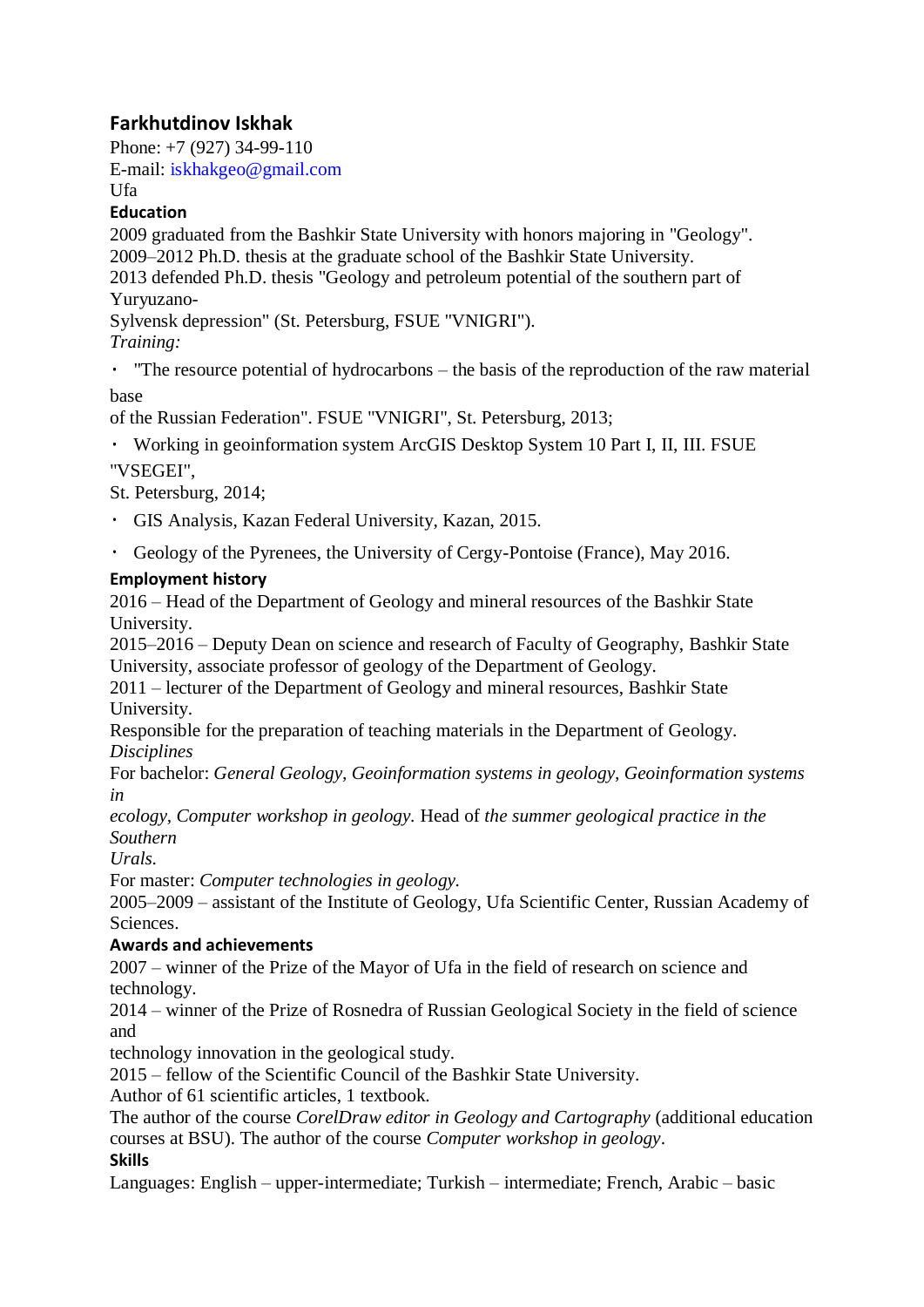#### **Computer programs**

- ArcGIS
- Corel Draw
- Adobe Photoshop
- Microsoft Office Pack

#### **Competences**

Responsibility, commitment, communication, ability to manage a team, research and development

activities.

#### **Main articles:**

1. Farkhutdinov, I. M. and Farkhutdinov, A. M. 2012. Geology and petroleum potential of the southern part of the Yuryuzano-Sylvensk depression. *Bulletin of the Bashkir University* 17 (2): 946–949. (In Russian).

2. Farkhutdinov, I. M. 2013. Geological structure and petroleum potential of the junction zone of Yuryuzano-Sylvenskaya foredeep and Ufimian amphitheatre. *Petroleum Geology: Theory and Practice.* Volume 8: 1. http://www.ngtp.ru/rub/4/32\_2013.pdf. (In Russian).

3. Ismagilov, R. A., Farkhutdinov I. M., and Farkhutdinov, A. M. 2014. Undernappe foredeeps – promising sites for oil and gas exploration. *Geology. Academy of Sciences of Republic of Bashkortostan* 20: 36–45. (In Russian).

4. *Farkhutdinov A., Goblet P., Fouquet de C., Ismagilov R., Farkhutdinov I., Cherkasov S.* The Use of Computer Modelling to Forecast the Sustainability in the Development of Geothermal waters Resource: Khankala Deposit Example, *International Journal of Renewable Energy Research*, Volume 5, No. 4, December 2015, Pages 1062–1068, ISSN 1309–0127.

5. Ismagilov, R. A., Farkhutdinov, I. M., Farkhutdinov, A. M., and Farkhutdinova, L. M. 2015. Thrust-nappe theory – 50 years. *Priroda* 12: 50–59. (In Russian).

6. Farkhutdinov, I. M, Ismagilov, R. A., Farkhutdinov, A. M., Nigmatullin, A. F. 2016. Geological education in the Republic of Bashkortostan. *Bulletin of the Bashkir University* 21 (2): 333–339. (In Russian)

7. Farkhutdinov I.M. On the influence of tectonic factors on the geochemistry of the terrain on the example of the Zilair synclinorium of the Southern Urals // *Uralian ecological bulletin*. 2016. № 3. Pp. 2–6. (In Russian)

8. Farkhutdinov I.M., Farkhutdinova L.M., Belan L.N., Sufiarov R.S., Akhmetshin R.R. Geoecological aspects of the prevalence of oncological diseases on the example of the Republic of Bashkortostan // *Uralian ecological bulletin*. 2016. № 3. Pp. 7–11. (In Russian)

9. Farkhutdinov I.M., Farkhutdinova L.M. 2016. Geo-environmental aspects of the problem of type 2 diabetes. *Herald of the Academy of sciences of the Republic of Bashkortostan*. Vol. 21 (1). Pp. 38–45. (In Russian)

10. Farkhutdinov I.M., Farkhutdinova L.M. 2016. Regional geological factors and diabetes. *Bulletin of the Tomsk Polytechnic University. Geo Аssets Engineering*. V. 327. 3. Р. 38–46. (In Russian)

11. Farkhutdinov I.M., Ismagilov R.A., Farkhutdinov A.M., Farkhutdinova L.M. Murat Kamaletdinov and the struggle for acceptance of the thrust-nappe theory // *Earth Sciences History*. Vol. 36, № 1, 2017. pp. 101–115. doi: http://dx.doi.org/10.17704/1944-6178-36.1.101

12. Farkhutdinova L.M., Farkhutdinov I.M. Republic of Bashkortostan as a scientific ground for researches in the field of medical geology // *Herald of the Academy of Sciences of the Republic of Bashkortostan*, 2017. Vol. 23. № 2. Pp. 83–92. (In Russian)

13. Farkhutdinov I.M., Farkhutdinova L.M. The role of the geological environment in the